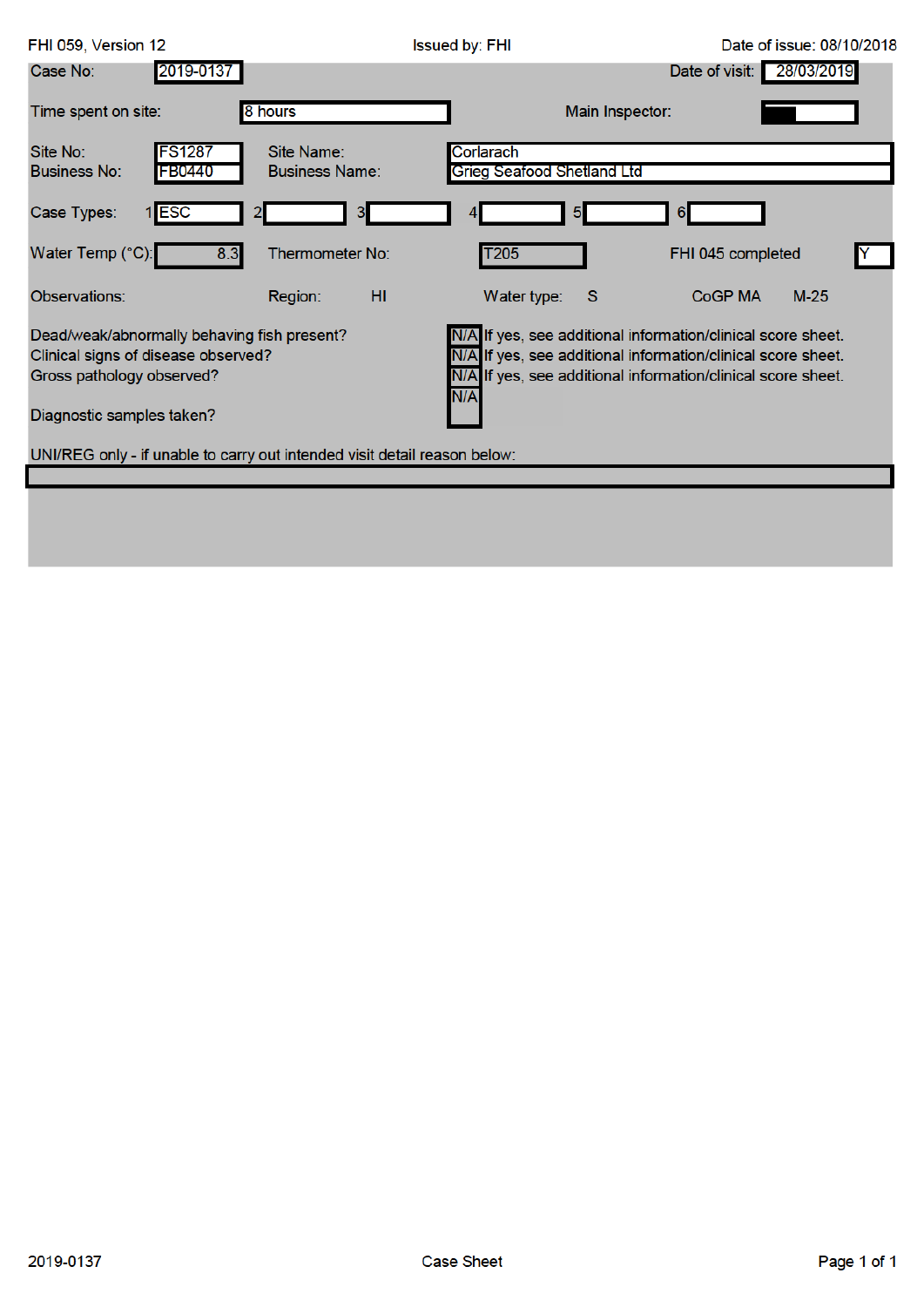## **Additional Case Information:**

Site currently in fallow - no nets in the water, all fish harvested out.

A visual inspection of units was conducted to confirm that there are no fish or nets in the water at Corlarach.

Additional information regarding escapes from January 2019 was collected to finalise an escape investigation that began in February 2019 (case no 2019-0076).

Questions asked:

Site manager was asked about mortality removal over Christmas, and whether or not removal was impacted by weather or staff holidays and whether this could have contributed to the increased damage caused to nets by predators. The site manager said that there was no unusual build up of morts over the Christmas period despite adverse whether conditions affecting removal. Mortality records for the 2 weeks over Christmas and new years was checked to confirm this.

Site manager was asked if the dive team that provides net repair/checking services for the site were aware of the reporting procedure regarding potential escapes. The site manager said that this was not part of their training as they are a third party contracted in and not specifically employed by Grieg. He said that reporting potential escapes is now part of the divers training and they are now aware of responsibilities regarding breaches of containment.

The site manager was asked what the reporting procedure for site staff is regarding breaches of containment, and if they are aware of their obligation to notify MS within 24 hours of discovery. He said that there are clear reporting procedures as part of their SOP's regarding containment and escapes. However they will be conducting a review of the team structure at the end of cycle to identify clear lines of responsibility in regards to reporting potential escapes to the FHI. Part of this will include the hiring of two assistant area managers for Skye to help with these issues in the future.

The site manager was asked about the predator risk assessment for the site and if that will be subject to any changes considering the recent breaches of containment attributed to predator damage. The site manager said that a full review of the predator risk assessment will be conducted at the end of cycle in April/May once all fish have been harvested out.

The site manager was asked about the equipment risk assessment for the site and if that will be subject to any changes in light of equipment damage resulting in breaches of containment on the site. The site manager said that a full review of all equipment risk assessments would be conducted at the end of cycle to identify new risks in light of damage inflicted by predators. He mentioned that the company was looking into using dyneema or seal pro nets in the future to combat predator damage to equipment. However if this is cost effective for the company will need to be determined during review.

The site manager was asked where the fish from pen 2 at Corlarach are now and what plans are in place to conduct a reliable count of the fish to determine if any have escaped. The fish are now in a pen at Leinish and there are no current plans to move, mix or split the fish with other populations. This pen will be one of the last to be harvested from this group of sites, but they will be accurately counted at harvest and the final count for that pen will be reported to the FHI once the count has been completed.

Inspection and paperwork completed by supervised by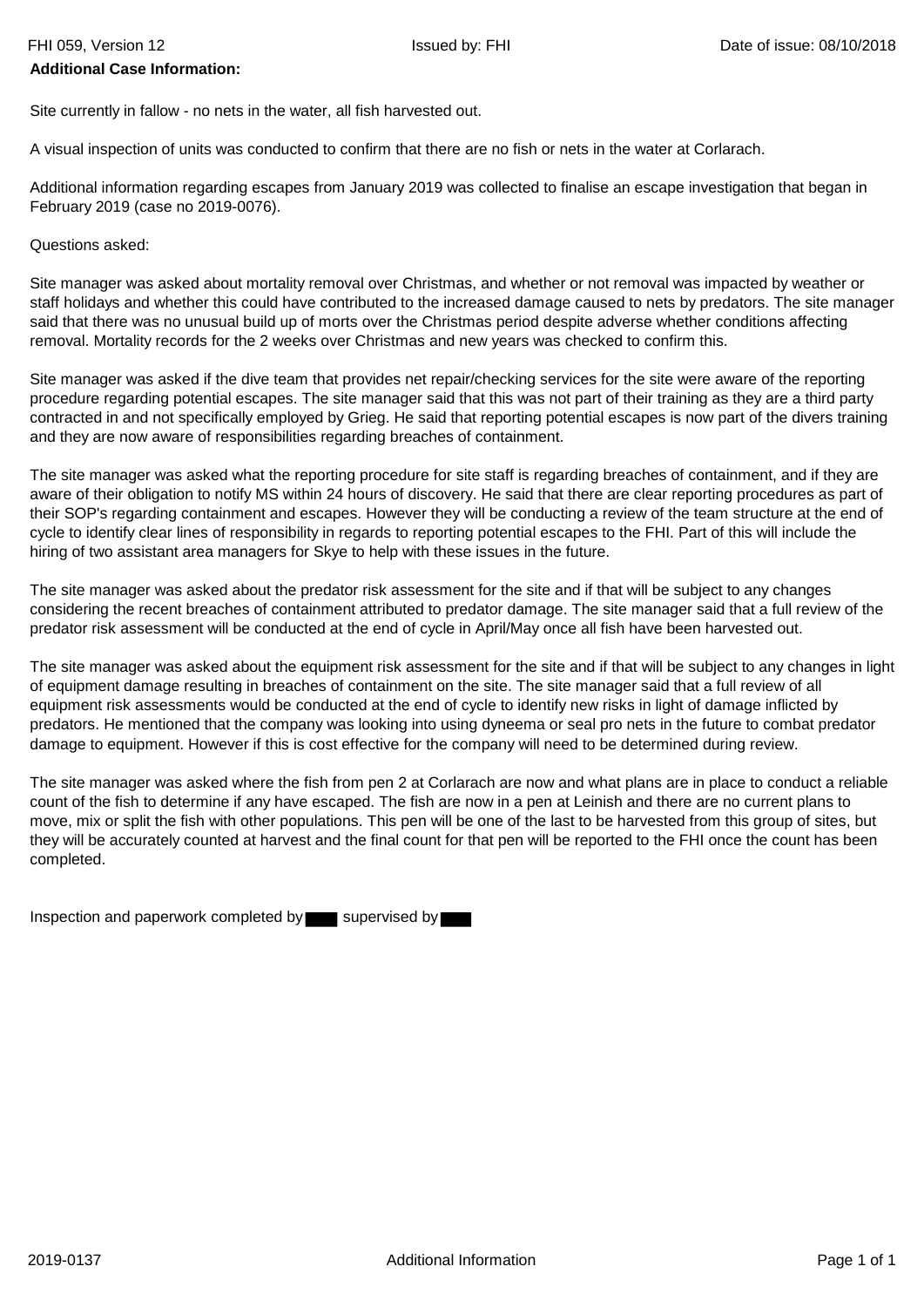| FHI 059, Version 12                                                                                                                          |           |               |                           | <b>Issued by: FHI</b>                                         |                                   |        |                         | Date of issue: 08/10/2018 |
|----------------------------------------------------------------------------------------------------------------------------------------------|-----------|---------------|---------------------------|---------------------------------------------------------------|-----------------------------------|--------|-------------------------|---------------------------|
| Case No:                                                                                                                                     | 2019-0137 |               | Site No:                  | <b>FS1287</b>                                                 |                                   |        |                         |                           |
| Date of Visit:                                                                                                                               |           | 28/03/2019    |                           |                                                               | Inspector(s):                     |        |                         |                           |
| <b>Registration/Authorisation Details</b><br>1. Business/site details summary checked by site representative?<br>2. Changes made to details? |           |               |                           |                                                               |                                   |        |                         |                           |
| <b>Site Details</b>                                                                                                                          |           |               |                           |                                                               |                                   |        |                         |                           |
| <b>Total No facilities</b>                                                                                                                   |           | 10            | <b>Facilities stocked</b> |                                                               |                                   |        | No facilities inspected |                           |
| <b>Species</b>                                                                                                                               | N/A       |               |                           |                                                               |                                   |        |                         |                           |
| Age group                                                                                                                                    | N/A       |               |                           |                                                               |                                   |        |                         |                           |
| <b>No Fish</b>                                                                                                                               | N/A       |               |                           |                                                               |                                   |        |                         |                           |
| <b>Mean Fish Wt</b>                                                                                                                          | N/A       |               |                           |                                                               |                                   |        |                         |                           |
| Next Fallow Date (Site)                                                                                                                      |           | In Fallow now |                           | Next Input Date (Site)                                        |                                   | Oct 19 |                         |                           |
| Recent (last 4 wks) disease problems?<br>If yes, detail:                                                                                     |           |               |                           |                                                               | N Any escapes (since last visit)? |        |                         | N                         |
| <b>Movement Records</b>                                                                                                                      |           |               |                           |                                                               |                                   |        |                         |                           |
| 1. Movement records available for inspection?                                                                                                |           |               |                           |                                                               |                                   |        |                         |                           |
| 2. Date of last inspection:                                                                                                                  |           |               |                           |                                                               |                                   |        | 20/02/2019              |                           |
| 3. Are records complete and correctly entered?                                                                                               |           |               |                           |                                                               |                                   |        |                         |                           |
| 4. Are movement records available for dead fish and waste?                                                                                   |           |               |                           |                                                               |                                   |        |                         | Y                         |
| 5. Are records complete and correctly entered?                                                                                               |           |               |                           |                                                               |                                   |        |                         |                           |
| 6. Are health certificates for introductions (outwith GB) available?                                                                         |           |               |                           |                                                               |                                   |        |                         | N/A                       |
| <b>Transport Records</b>                                                                                                                     |           |               |                           |                                                               |                                   |        |                         |                           |
| 1. Are any movements carried out by (or on behalf) of the business (not using a STB)?                                                        |           |               |                           |                                                               |                                   |        |                         |                           |
| If yes, is there a system in place for maintenance of transportation records?                                                                |           |               |                           |                                                               |                                   |        |                         |                           |
| <b>Mortality Records</b>                                                                                                                     |           |               |                           |                                                               |                                   |        |                         |                           |
| 1. Mortality records available for inspection?                                                                                               |           |               |                           |                                                               |                                   |        |                         |                           |
| 2. How are mortalities disposed of?<br>Other (detail)<br>Whole fish - Billie Bowie                                                           |           |               |                           |                                                               |                                   |        |                         |                           |
| If other detail:<br>3. Mortality records complete and correctly entered?                                                                     |           |               |                           |                                                               |                                   |        |                         | Y                         |
| 4. Recent mortality (last 4 wks):                                                                                                            |           |               |                           | wk10(553 - 0.36%), wk11(595-0.39%), Wk12(52 -0.02%), wk13 N/A |                                   |        |                         |                           |
| 5. Evidence of recent increased/atypical mortalities?                                                                                        |           |               |                           |                                                               |                                   |        |                         | N                         |
| If yes, facility nos/no mortality per facility/no stock per facility/reason:                                                                 |           |               |                           |                                                               |                                   |        |                         |                           |
|                                                                                                                                              |           |               |                           |                                                               |                                   |        |                         |                           |
| 6. Any other peaks in mortality during period checked?<br>If yes, detail:                                                                    |           |               |                           |                                                               |                                   |        |                         | N                         |
| 7. Have increased (unexplained) mortalities been reported to vet or FHI?                                                                     |           |               |                           |                                                               |                                   |        |                         | N/A                       |
| If yes, detail action:                                                                                                                       |           |               |                           |                                                               |                                   |        |                         |                           |
| 8. Have 'mortality events' been reported to FHI? If no, add MRT case and enter on mortality events sheet.                                    |           |               |                           |                                                               |                                   |        |                         | N/A                       |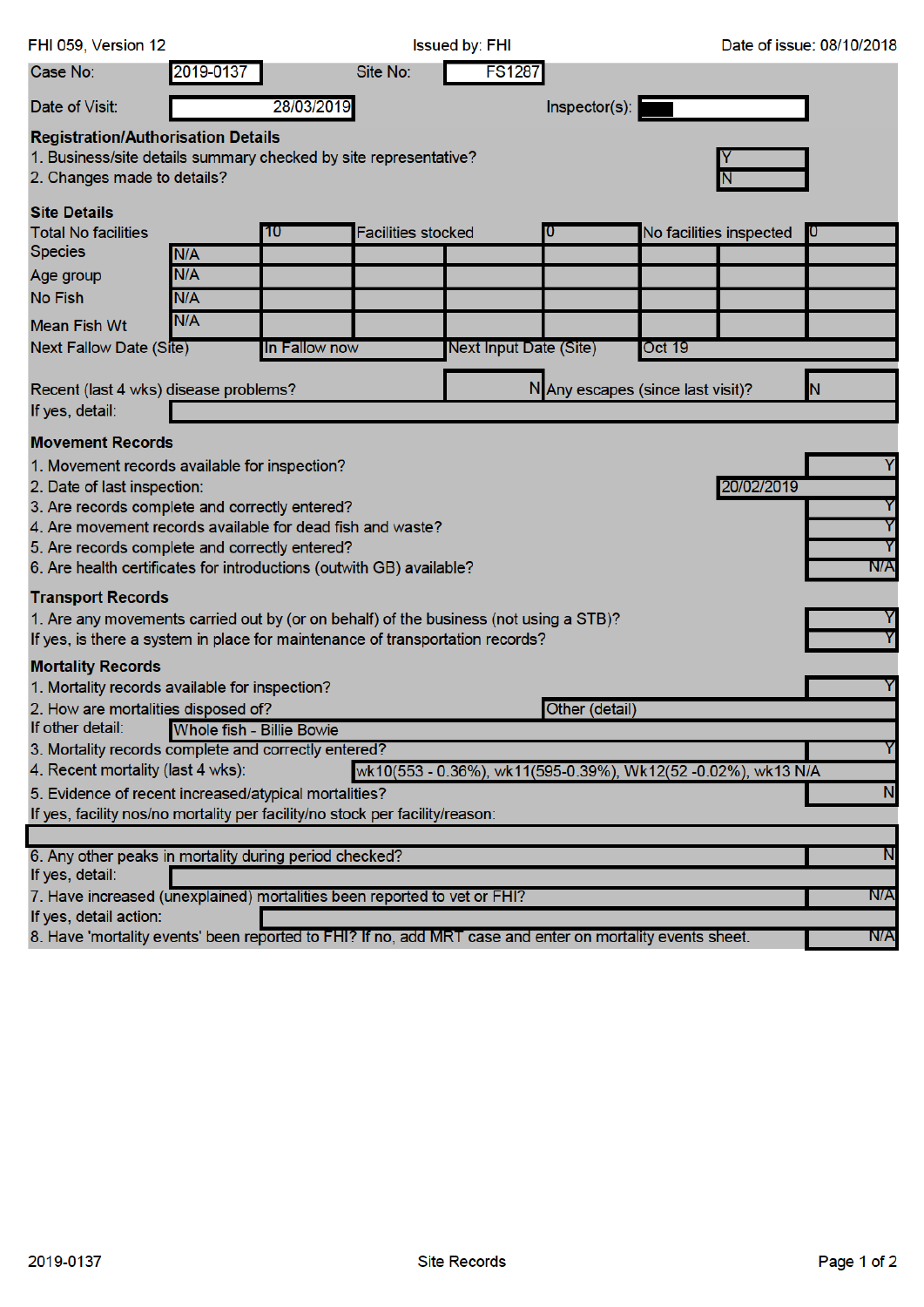| 1. Recent treatments (last 4 wks)?                                                                                   | Y   |
|----------------------------------------------------------------------------------------------------------------------|-----|
| If yes, detail:<br><b>T.M.S.</b>                                                                                     |     |
| If other, detail:                                                                                                    |     |
| 2. Medicines records available for inspection?                                                                       |     |
| 3. Are records complete and correctly entered?                                                                       |     |
| 4. Are fish in a withdrawal period?                                                                                  | N/A |
| 5. If yes, what treatment(s)?                                                                                        |     |
| If other, detail:                                                                                                    |     |
| 6. Are medicines stored appropriately?                                                                               | У   |
| <b>Biosecurity Records</b>                                                                                           |     |
| 1. Biosecurity records available for inspection?                                                                     |     |
| 2. Has the manner and frequency of mortality removal, recording and safe disposal been considered?                   |     |
| 3. Has the manner and period in which the APB will notify Scottish Ministers or veterinary professional of any       |     |
| increased (unexplained) mortality at the site been included?                                                         |     |
|                                                                                                                      |     |
| 4. Has the action that will be taken in the event that the presence or suspicion of the presence of a listed disease |     |
| is detected been included and how and when that will be notified to Scottish Ministers?                              |     |
| 5. Has the health status of aquaculture animals being stocked on the farm site been covered (equal or higher         |     |
| health status, certification if required)?                                                                           |     |
|                                                                                                                      |     |
| 6. Have the husbandry and biosecurity measures implemented between each epidemiological unit to minimise             |     |
| transmission of disease been covered (movement of staff, visitors, equipment, live or dead fish etc.)?               |     |
| 7. Is documentation available regarding the measures in place to maintain the physical containment of                |     |
| aquaculture animals held on site?                                                                                    |     |
| 8. Have the biosecurity procedures been adequately implemented on site?                                              |     |
| If no, detail:                                                                                                       |     |
| <b>Results of Surveillance</b>                                                                                       |     |
| 1. Has any animal health surveillance been carried out by, or on behalf of, the business?                            | N/A |
| 2. If yes, are results available for inspection?                                                                     |     |
| 3. Any significant results?                                                                                          |     |
| If yes, detail (if not detailed under recent disease problems).                                                      |     |
|                                                                                                                      |     |
|                                                                                                                      |     |
|                                                                                                                      |     |

Records checked between:

20/02/2019 - 28/03/19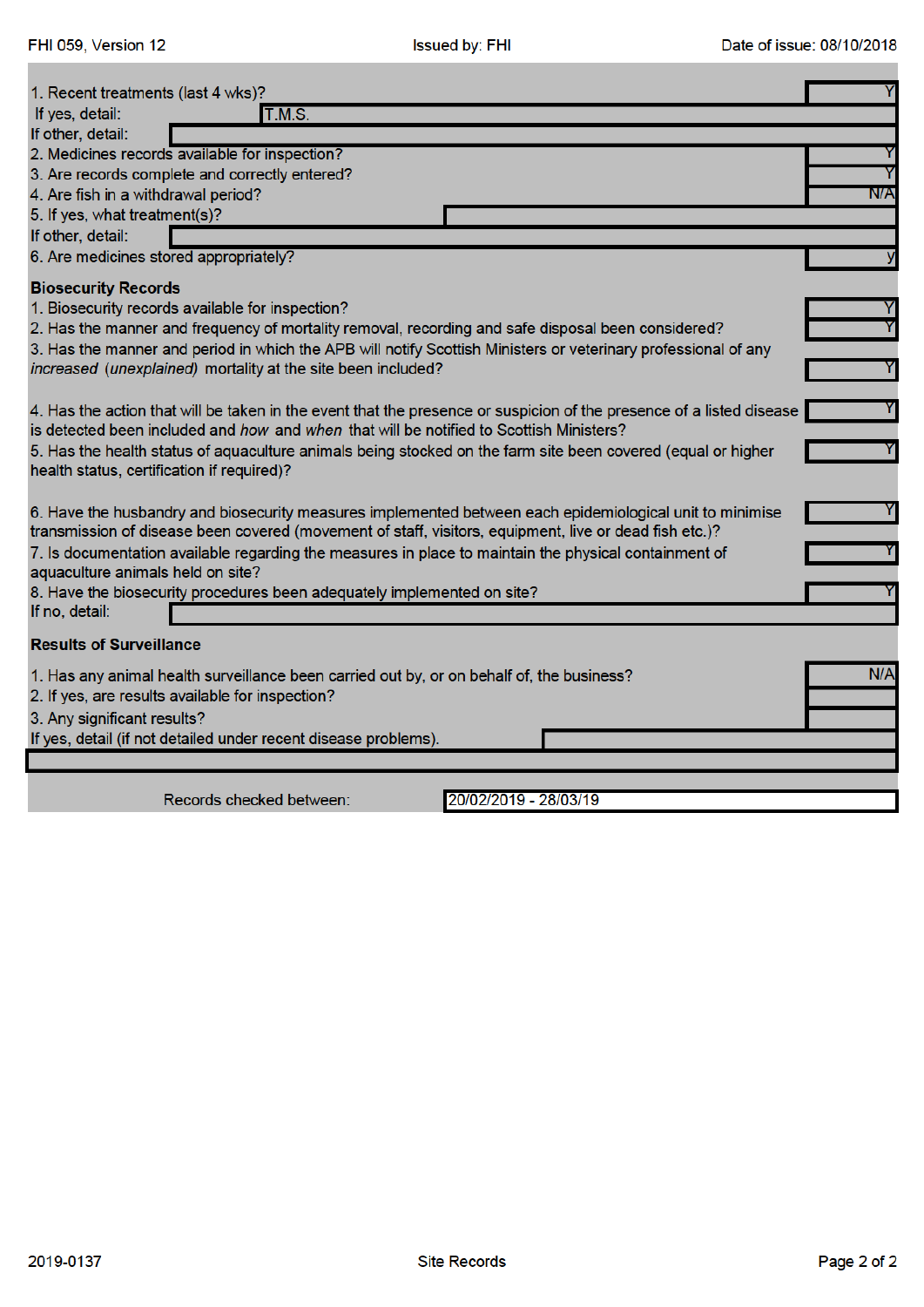FHI 059, Version 12

| Case No:               | 2019-0137     | Date of visit: 28/03/2019 |            |       |      |         |             |            |
|------------------------|---------------|---------------------------|------------|-------|------|---------|-------------|------------|
| Site No:               | <b>FS1287</b> | Inspector:                |            |       |      |         |             |            |
| <b>Results Summary</b> | Freq.         | Date of Notification      |            |       |      |         |             |            |
|                        |               | <b>Database</b>           | Insp       | Phone | Insp | Writing | <b>Insp</b> | $2nd$ Insp |
|                        |               |                           |            |       |      |         |             |            |
|                        |               |                           |            |       |      |         |             |            |
|                        |               |                           |            |       |      |         |             |            |
|                        |               |                           |            |       |      |         |             |            |
|                        |               |                           |            |       |      |         |             |            |
|                        |               |                           |            |       |      |         |             |            |
|                        |               |                           |            |       |      |         |             |            |
|                        |               |                           |            |       |      |         |             |            |
|                        |               |                           |            |       |      |         |             |            |
|                        |               |                           |            |       |      |         |             |            |
|                        |               |                           |            |       |      |         |             |            |
|                        |               |                           |            |       |      |         |             |            |
|                        |               |                           |            |       |      |         |             |            |
|                        |               |                           |            |       |      |         |             |            |
|                        |               |                           |            |       |      |         |             |            |
|                        |               |                           |            |       |      |         |             |            |
|                        |               |                           |            |       |      |         |             |            |
|                        |               |                           |            |       |      |         |             |            |
|                        |               |                           |            |       |      |         |             |            |
|                        |               |                           |            |       |      |         |             |            |
|                        |               |                           |            |       |      |         |             |            |
|                        |               |                           |            |       |      |         |             |            |
|                        |               |                           |            |       |      |         |             |            |
|                        |               |                           |            |       |      |         |             |            |
| <b>Report Summary</b>  |               |                           |            |       |      |         |             |            |
| Case Type              | <b>Date</b>   | Insp                      | $2nd$ Insp |       |      |         |             |            |
| <b>ESC</b>             | 24/05/2019    |                           |            |       |      |         |             |            |
|                        |               |                           |            |       |      |         |             |            |
|                        |               |                           |            |       |      |         |             |            |
|                        |               |                           |            |       |      |         |             |            |